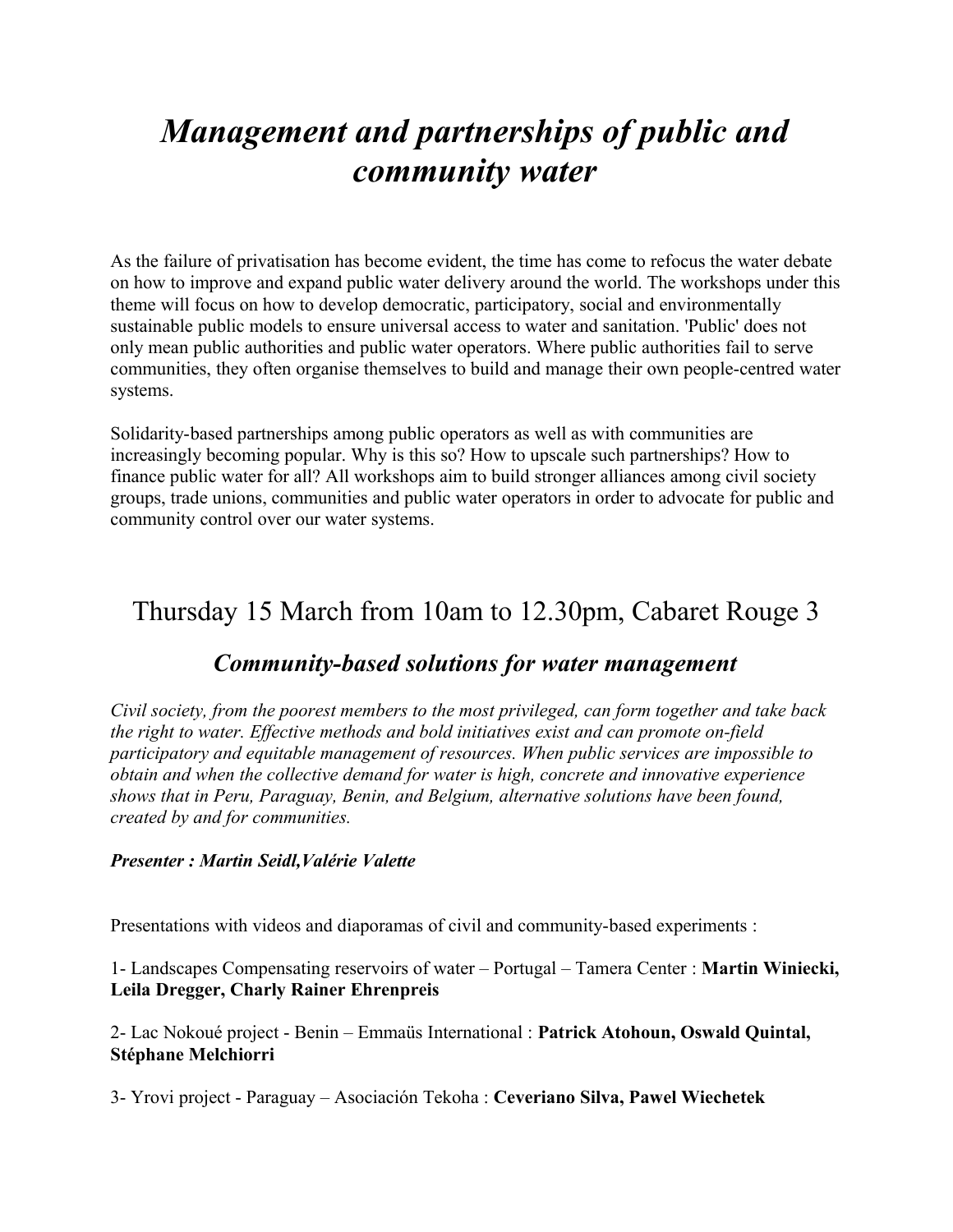4- From conflict to partnership : The commons in the middle of the landscape – Belgium – Etats-Généraux de Bruxelles : **Dominique Nalpas**

5- Social management of water and environment - Peru – Asociación para la Gestión del Agua en Cuencas – AGUA-CI : **Fanel Guevara Guillen**

Thursday 15 March from 3.30pm to 6pm, Dock des Suds E

### *Efficiency of the direct public management*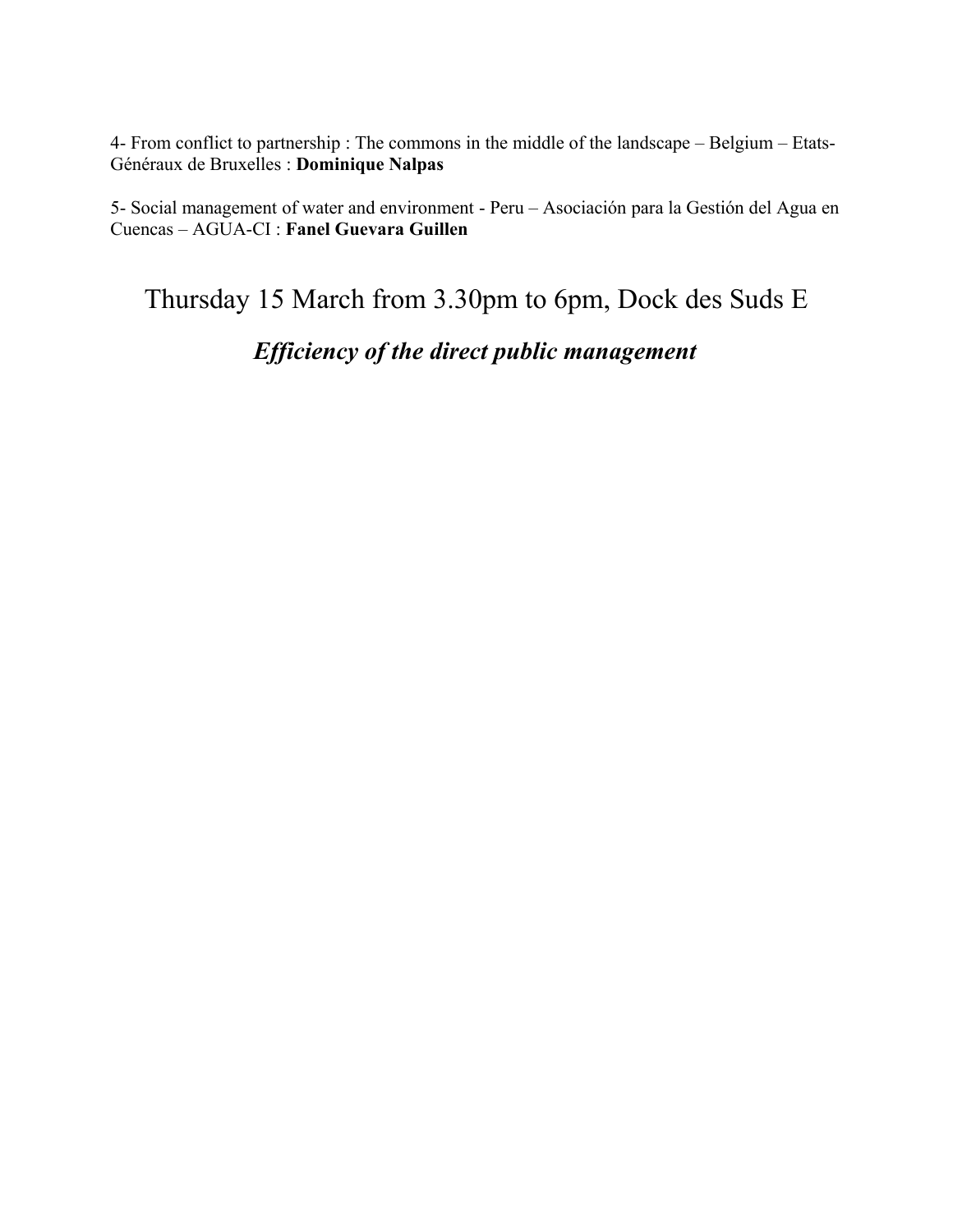# Friday 16 March from 1pm to 6.0pm, Cabaret Rouge 1

### *Public water models: ensuring universal access, strengthening and building democratic public water systems*

*This workshop will discuss why and how public water models ensure universal access, as well as equitable and environmentally-sound water provision. Public water operator(s), citizen associations, and trade unions will present how democratic, social, and participatory models can be developed from a diversity of perspective and under diverse conditions. To deepen discussions, we will focus on: 1. How to challenge concrete threats undermining public water, and 2. Financing of public water.*

#### *Co-moderators: Kelti Cameron, Canadian Union of Public Employees (CUPE), Satoko Kishimoto, Transnational Institute (TNI)*

• **Part 1: Public water models 13:00-15:15**

**Eric Grasset, Régie de Grenoble France (a member of Aqua Publica Europea) Silvio José Marques**, **ASSEMAE (Associação Nacional dos Serviços Municipais de Saneamento, Brazil)**

**Thierry Ruf (IRD) and Thierry Uso (CRAUE, France)** What solutions to the water crisis in Languedoc-Roussillon?

• **Part 2: Ensuring democratic, participatory, social and environmentally sustainable public models 15:45-18:00**

**Shayda Naficy, Corporate Accountability International (USA)** How transnational corporations are actively shifting water governance from public to private, or corporatized, systems

**David Hall, Public Services International Research Unit (PSIRU)** The past, present and future of finance for investment in water system

**Forum Italiano Movimenti per l'Acqua** and newly established Spanish national platform **Red Agua Publica** will join the panel discussion